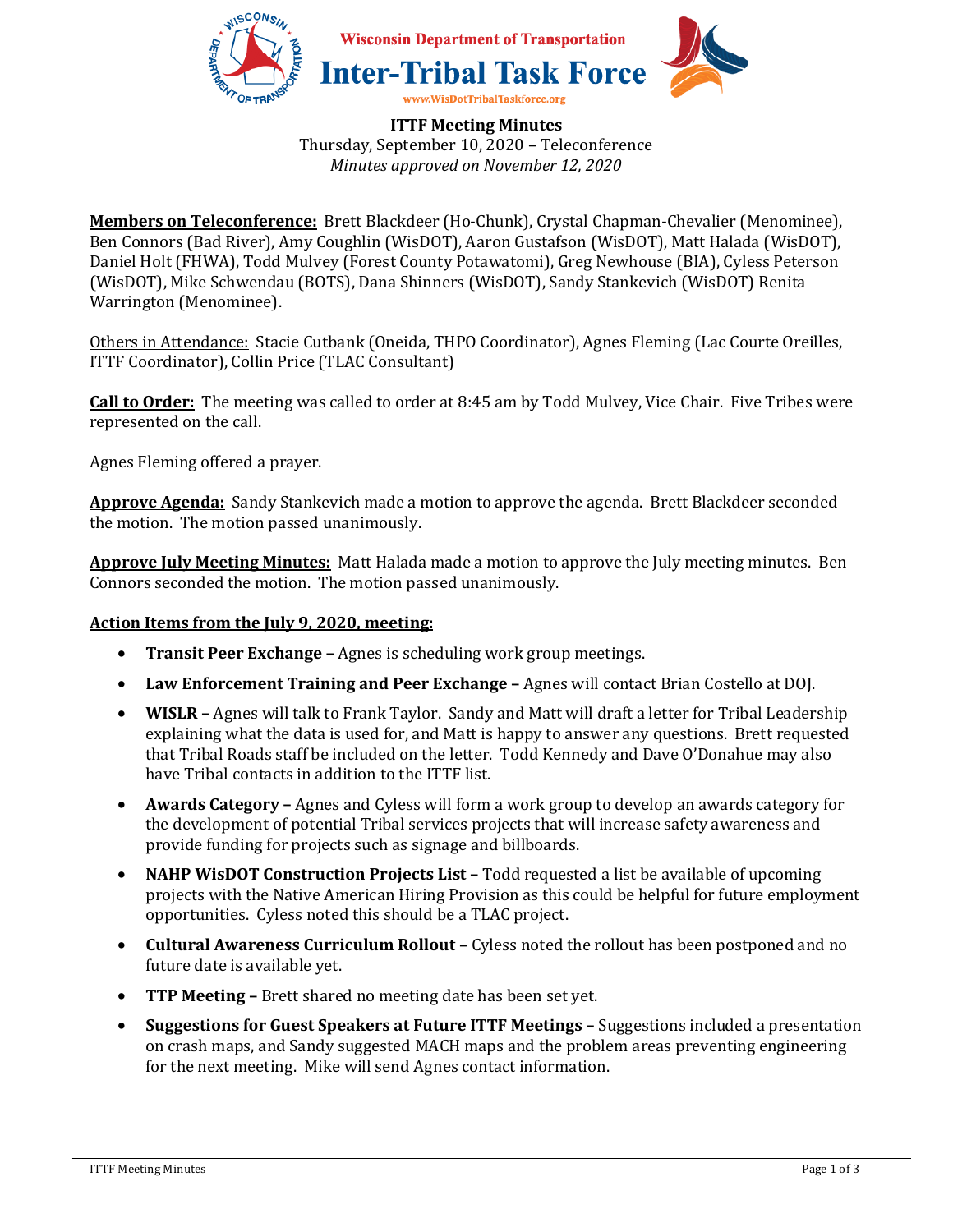

**ITTF Meeting Minutes** 

Thursday, September 10, 2020 – Teleconference *Minutes approved on November 12, 2020* 

**Chairwoman's Report:** Delores Staples was not present at the meeting. The group discussed Stacey Schreiber's request for a billboard for the Missing and Murdered Indigenous Women project. Sandy requested a presentation from Stacey and her supervisor Scott Becker for the next ITTF meeting, which will be held on November 12, 2020, at 8:30 am.

# **Standing Reports:**

- State Tribal Affairs Program Sandy Stankevich
	- o Interactive Native American DBE Map meeting internally and WisDOT staff will be taking over the project. The Map will include all DBEs. There is no timeline as of now.
	- o Native American Hiring Project the updated version has been approved and is now being used.
	- o Cultural Awareness Training will be held September 21 and 23, and October 19 and 21, 2020, for WisDOT staff only. Sandy requested recipes to include in the materials. Todd asked about recording the sessions, and Sandy noted the sessions are not being recorded as it's a safe space so people will be comfortable asking questions.
- WisDOT Inter-Tribal Task Force Agnes Fleming, ITTF Coordinator
	- o Real Estate Training and Transit Peer Exchange planning meetings are progressing, and recorded presentations will be on the ITTF website.
	- o Bylaws Agnes will be scheduling a work team meeting.
- Tribal Labor Advisory Committee (TLAC) Collin Price
	- o NAHP packet and brochure is done.
	- o Updating the TLAC website if anyone's contact information has changed, please let him know.
	- o Working to capture photos and videos of Tribal Members working.
- Tribal Historic Preservation Officers (THPO) Stacie Cutbank
	- o GIS Training will be held in October.
	- o Request from Inter-Tribal Reparations for training is in the preliminary stages.
	- o Listening Session suggested topics included: construction equipment impact on the environment and cultural resources, and invasive species control plan. Stacie is requesting presentations. Tentative date will be in the spring 2021 before construction season.

# **Tribal Reports:**

Reports were given by Forest County Potawatomi, Ho-Chunk and Menominee.

**WisDOT Tribal Liaison Reports:** Amy, Aaron, Dana, Matt and Sandy provided brief reports. Sandy noted there is a hiring freeze, and Bree Richardson is helping her with follow up. Mike Schwendau (BOTS) provided an update. Todd Mulvey asked about the Bike Fed meeting held last week, and requested he be made aware of upcoming meetings as he has been tasked with being the ITTF representative.

**FHWA:** Daniel Holt provided an update and will share BUILD/TIGER project updates to Agnes.

**BIA:** Greg Newhouse provided an update, noting funding opportunities for the NSFLTP will open sometime in November.